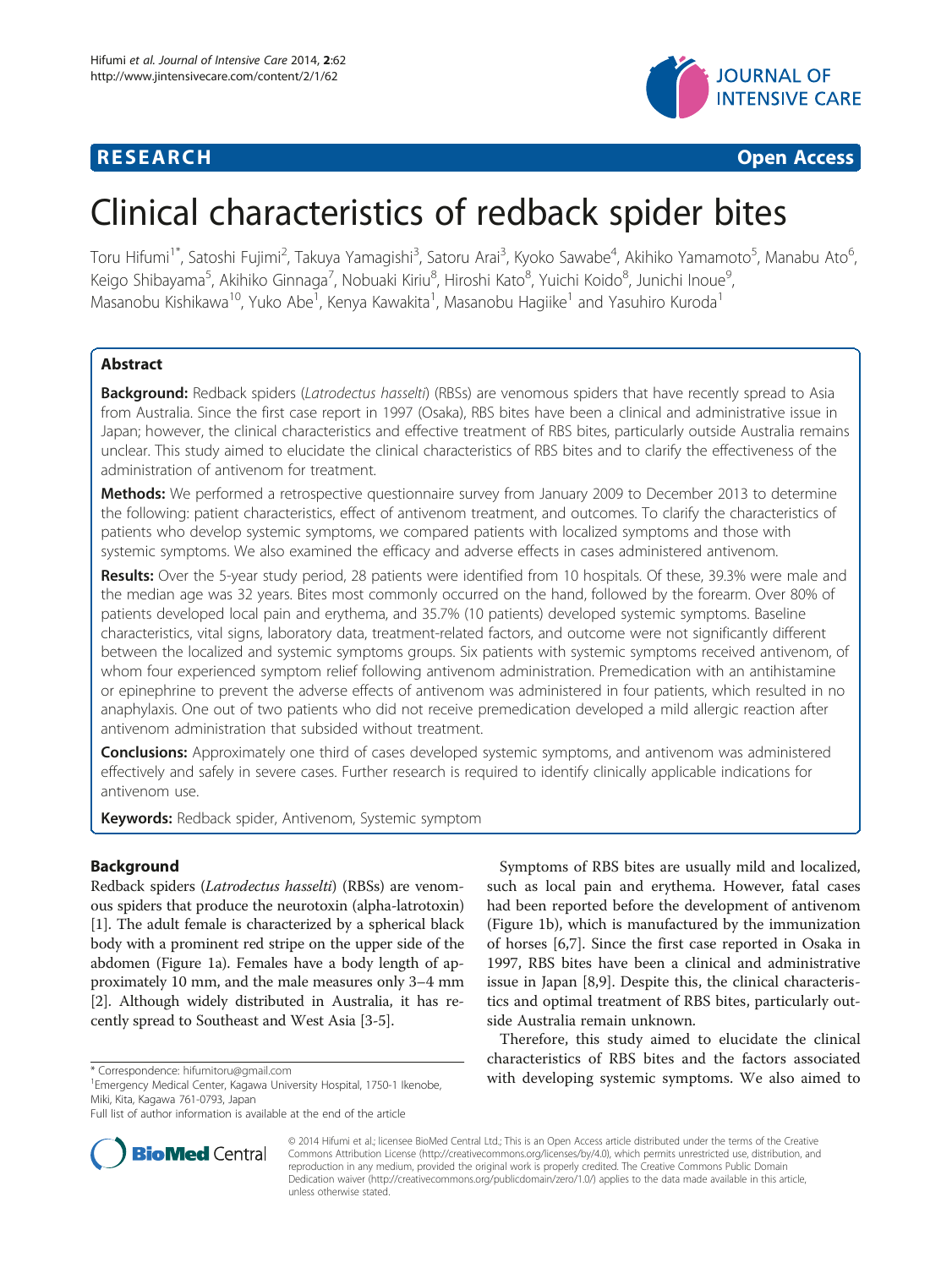<span id="page-1-0"></span>

clarify the effectiveness of the administration of antivenom for treatment.

questionnaire spanned 5 years, i.e., from January 2009 to December 2013.

# **Methods**

This is a retrospective observational study. The institutional review board of the Kagawa university hospital approved this cross-sectional, survey-based study (Heisei 26-029).

#### Patients and setting

We prepared a questionnaire to examine the clinical characteristics of RBS bites in Japan. The questionnaires consisted of initial screening survey (phase I survey) and survey for clinical data (phase II survey). The initial screening questionnaire (phase I survey) was sent to 470 sentinel medical institutions originally used for the national surveillance for infections of antimicrobial resistant bacteria and severe influenza to cover major hospitals in all areas of Japan, such as University Hospitals, National Hospitals, and Red Cross Hospitals. The questionnaire was about the absence or presence of patients with RBS bites and was sent in January 2014 and collected by March 2014. Completed questionnaires were received from 297 (63.2%) sentinel medical institutions, with four hospitals that responded to having treated patients with RBS bites.

The questionnaire for obtaining clinical data (phase II survey) was sent to those four hospitals that responded to having treated patients with RBS bites in the phase I survey. We also sent the questionnaire (phase II survey) to seven other hospitals that possessed antivenom against RBS in May 2014. The surveillance period of the

#### Data collection

The following parameters were recorded: age, gender, date of injury, bite location, clinical symptoms (local pain, erythema, edema, sweating, headache, nausea, abdominal numbness, systemic pain, and others), vital signs (systolic blood pressure and body temperature), laboratory data (white blood cell and platelet counts, creatinine kinase, and aspartate aminotransferase), treatment-related factors (analgesics and antivenom), effectiveness and adverse effects of antivenom, and outcomes (days in hospital, days in intensive care unit (ICU), and in-hospital mortality).

### Diagnosis of RBS bites and definition of systemic symptoms

No definite diagnostic criteria exist. Diagnosis of RBS bites was based on either the patient's history or the positive identification of RBS presented by the patient. Systemic effects were considered to include sweating, headache, nausea, abdominal numbness, systemic pain, fever, hypertension, parasthesia, fasciculations, and cardiac effects [10]. In the current study, patients with systemic symptoms were defined as those who developed at least the abovementioned one symptom.

### Treatment of RBS bites

The definitive treatment for RBS envenomation in Australia is the use of a specific RBS antivenom produced by Commonwealth Serum Laboratories (CSL) [11]. Because RBS antivenom has not been approved by the Ministry of Health, Labour and Welfare in Japan, clinicians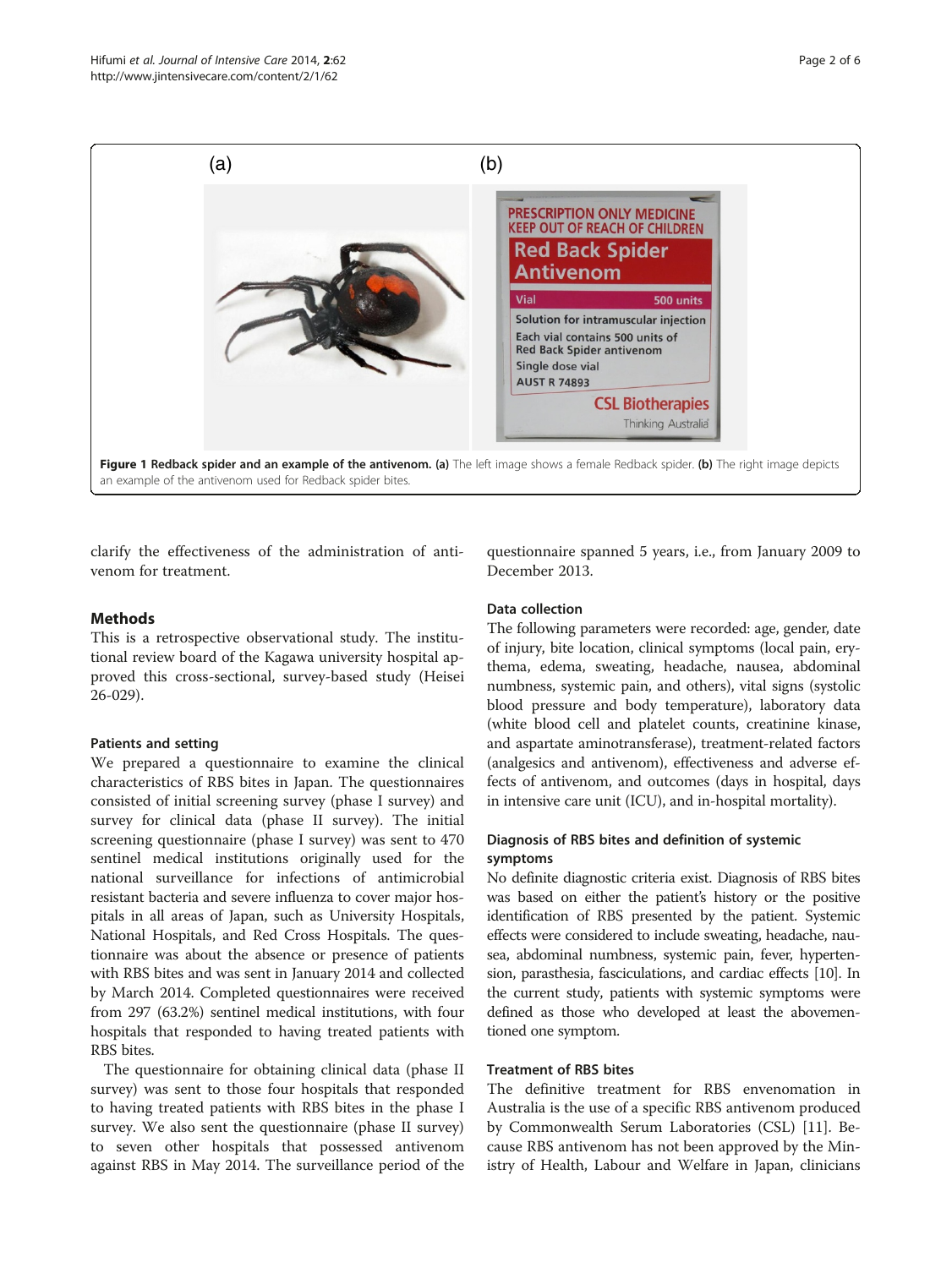have to privately purchase and import it from CSL. In Australia, the indications for RBS antivenom are patients with signs of systemic envenomation, those with pain not controlled with simple analgesia, or for those who require repeated doses of opiates [12]. In the current survey, the decision to administer antivenom was made by individual doctors and was not based on any protocol.

#### Primary data analysis

Patient characteristics, treatment-related factors, and outcomes were compared between the localized and the systemic symptoms groups using Mann-Whitney U test and the Fisher's exact test for categorical variables, as appropriate.

Two-tailed P-values of ≤0.05 were considered statistically significant. Statistical analysis was performed using JMP version 11 (SAS, Cary, NC, USA).

# Results

# Demographic data and clinical characteristics of all study patients

Over the 5-year study period, 28 patients were identified from 10 hospitals. The areas where RBS bites were reported were limited to three prefectures: Osaka, Nara, and Fukuoka (Figure 2). The patient characteristics are summarized in Table [1](#page-3-0); 39.3% were male and the median age was 32 years. The most common sites for bites were

the hand (42.9%) and the forearm (17.9%). Over 80% of patients developed local pain and erythema, and systemic symptoms occurred in 10 patients (35.7%). Antivenom was administered to six patients, four (14.3%) were admitted to hospital, and one required care at ICU. All patients recovered without lasting adverse effects.

# Comparison between the localized and systemic symptoms groups

We compared the clinical characteristics between the localized and systemic symptoms groups to clarify the characteristics of patients that develop systemic symptoms; our results are summarized in Table [2.](#page-4-0) There were no significant differences between the two groups in terms of baseline characteristics, vital signs, laboratory data, treatment-related factors, and outcomes.

#### Details of cases who received antivenom

The details of six patients who received antivenom are summarized in Table [3](#page-4-0). Antivenom administration relieved symptoms in four patients who developed systemic symptoms. Premedication with an antihistamine or epinephrine to prevent the adverse effects of antivenom was administered in four patients, which resulted in no anaphylaxis. One out of two patients who did not receive premedication developed a mild allergic reaction after antivenom administration that subsided without treatment.

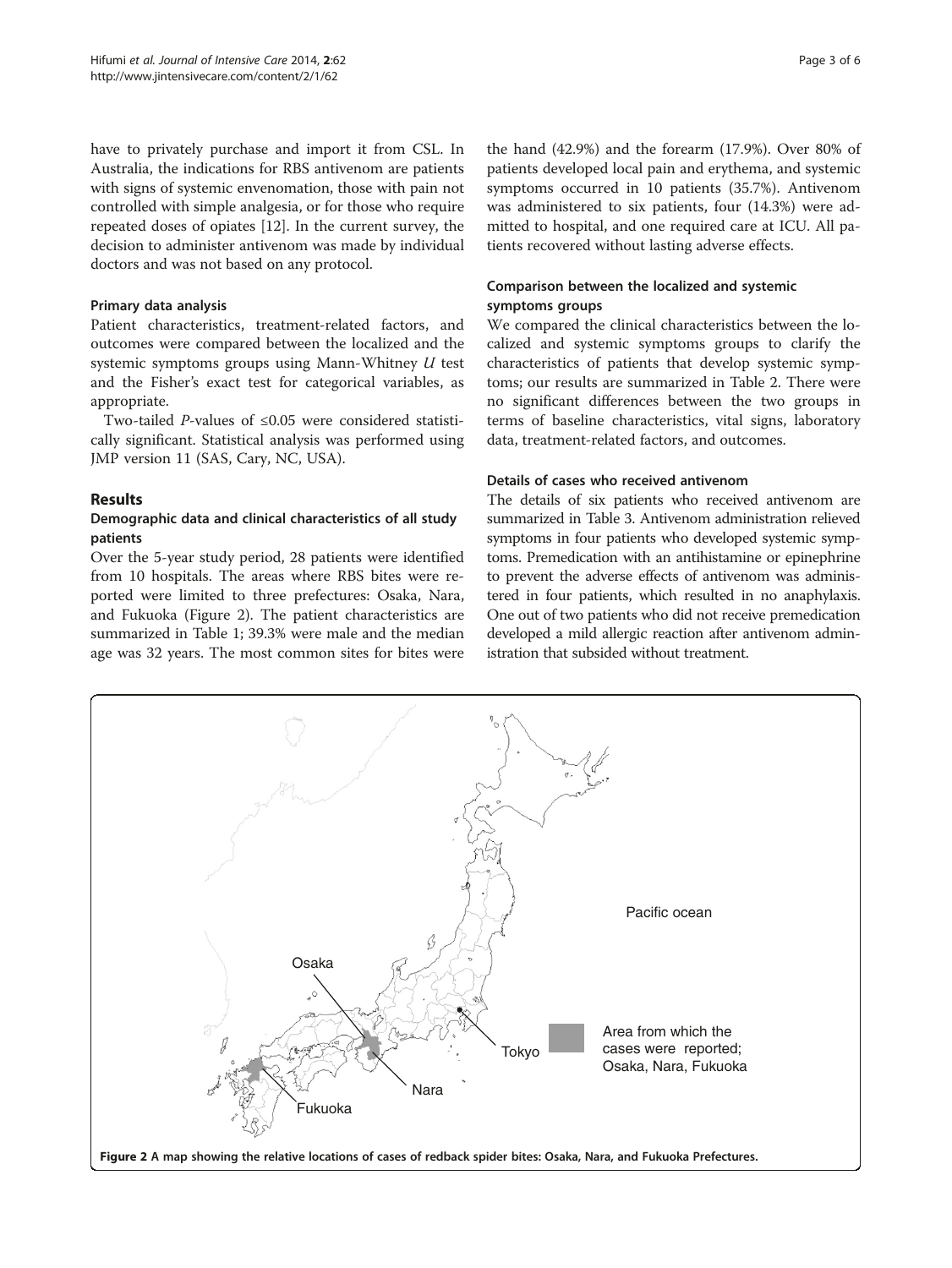<span id="page-3-0"></span>Table 1 Population characteristics ( $n = 28$ )

| <b>Characteristics</b>                                       | <b>Values</b>       |  |  |
|--------------------------------------------------------------|---------------------|--|--|
| Age (years)                                                  | 32 (15.5 - 56.5)    |  |  |
| >65 years                                                    | 4 (14.3%)           |  |  |
| $<$ 15 years                                                 | 6 (21.4%)           |  |  |
| Gender, male, n (%)                                          | 11 (39.3)           |  |  |
| Bite site                                                    |                     |  |  |
| Hand                                                         | 12 (42.9)           |  |  |
| Forearm                                                      | 5 (17.9)            |  |  |
| Clinical symptoms                                            |                     |  |  |
| Local                                                        |                     |  |  |
| Local pain, n (%)                                            | 25 (89.2)           |  |  |
| Edema, n (%)                                                 | 13 (46.4)           |  |  |
| Erythema, n (%)                                              | 24 (85.7)           |  |  |
| Systemic symptoms                                            | 10(35.7)            |  |  |
| Sweating, n (%)                                              | 2(7.1)              |  |  |
| Headache, n (%)                                              | 2(7.1)              |  |  |
| Nausea, n (%)                                                | 4(14.8)             |  |  |
| Numbness on the abdomen, n (%)                               | 2(7.1)              |  |  |
| Systemic pain, n (%)                                         | 2(7.1)              |  |  |
| Others (high grade fever at 39°C light<br>headedness), n (%) | 2(7.1)              |  |  |
| Vital signs on admission                                     |                     |  |  |
| SBP (mmHg)                                                   | 132 (123–150)       |  |  |
| BT (°C)                                                      | 36.8 (36.4-37.1)    |  |  |
| Laboratory data                                              |                     |  |  |
| $WBC$ (/mm <sup>3</sup> )                                    | 9,000 (6,597-9,600) |  |  |
| Platelet count $(x10^4/\text{mm}^3)$                         | 23.6 (17.8-28.9)    |  |  |
| CK (IU/L)                                                    | 156 (73-170)        |  |  |
| AST (IU/L)                                                   | 33 (22-52)          |  |  |
| Treatment                                                    |                     |  |  |
| Antivenom, n (%)                                             | 6(21.4)             |  |  |
| Analgesics, n (%)                                            | 8(28.6)             |  |  |
| Outcome                                                      |                     |  |  |
| Hospital admission, n (%)                                    | 4 (14.3)            |  |  |
| ICU admission, n (%)                                         | 1(3.6)              |  |  |
| Mortality, n (%)                                             | 0(0)                |  |  |

Data are presented as median (interquartile range, IQR) for continuous variables and  $n$  (percentage) for categorical variables.

SBP systolic blood pressure; BT body temperature; WBC white blood cell; CK creatine kinase; AST aspartate aminotransferase.

#### **Discussion**

In the current survey, all 28 cases recovered well. Six cases received antivenom, of which four had symptomatic relief with no serious adverse effects. One out of two patients who did not receive premedication developed a mild allergic reaction after antivenom administration that

subsided without treatment. Notably, 36% of patients developed systemic symptoms. No significant factors associated with systemic symptoms were identified.

In Australia, antivenom is recommended for patients with signs of systemic envenomation. Indeed, those with severe or systemic symptoms and patients at greater risk, such as children, pregnant women, and the elderly, are more likely to receive antivenom [12,13]. Conversely, no indication has been provided for antivenom use in clinical practice in Japan. Five out of six cases in the current survey (four cases with systemic symptoms and one pediatric case) received antivenom based on the indications used in Australia. Although four cases out of ten that developed systemic symptoms recovered with RBS antivenom, the remaining cases with systemic symptoms recovered without antivenom. We identified no cases among pregnant women. Given these facts, further research is required to identify the appropriate clinical indications for antivenom use in Japan.

Alpha-latrotoxin causes synaptic vesicle exocytosis from the presynaptic terminal, via a calcium-dependent mechanism, leading to the release of catecholamines and acetylcholine [14]. Therefore, although the primary impact of the envenomation can be mild, it is assumed that these substances, together with hypertension induced by persistent pain, worsen the condition among both elderly patients with comorbidities and pregnant women. In such populations, antivenom administration may be considered.

RBS antivenom is manufactured by the immunization of horses. Therefore, there is a risk of adverse events such as anaphylaxis and serum sickness disease [15,16]. In studies in Australia, allergic reactions to the antivenom have been rare (<2%) [7]. However, Mamushi antivenom, which is also manufactured by the immunization of horses, causes a 2.4%–9% rate of anaphylactic reactions in Japan [17,18]. In the present study, none of the four cases that received antivenom with premedication against anaphylaxis had an adverse reaction. However, one case that did not receive premedication developed a mild allergic reaction. Therefore, premedication with an antihistamine and/or epinephrine should be used when the perceived benefit is greater than the risk of adverse effects.

The serious concern with the current treatment of RBS bites is that RBS antivenom is not approved by the Ministry of Health, Labour and Welfare. Therefore, clinicians are required to privately import it from Australia. Moreover, in 2013, all imports from Australia were suspended due to the low production of RBS antivenom by CSL. In 2013, the Ministry of Health, Labour and Welfare of Japan launched a research group to evaluate the safety and efficacy of antivenom and to organize and maintain information on RBS bites [19]. In the group, domestic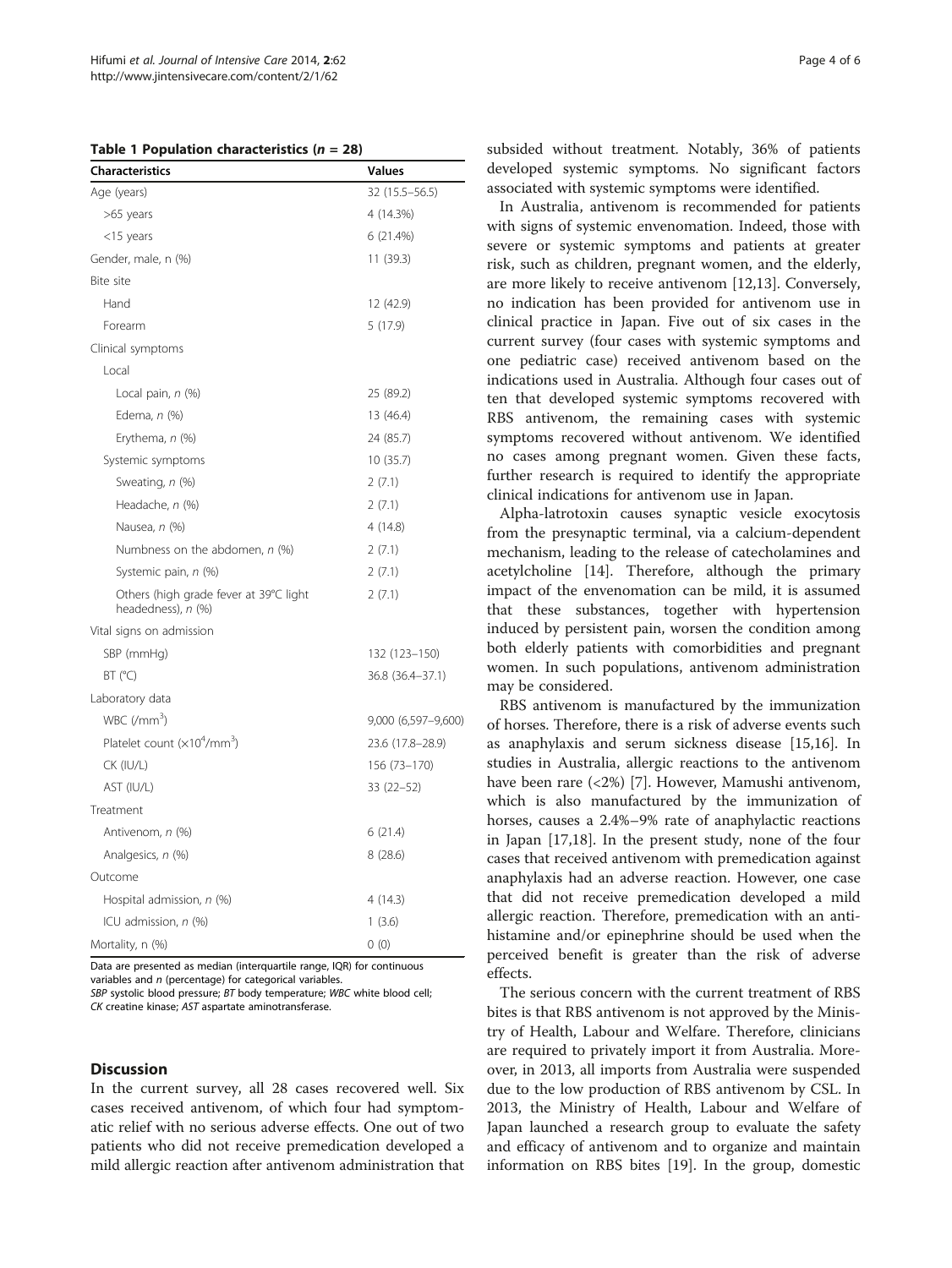|                                      | Limited to local ( $n = 18$ ) | Systemic ( $n = 10$ ) | P value |
|--------------------------------------|-------------------------------|-----------------------|---------|
| Age (years)                          | 30.5 (10.8-52.3)              | 32.5 (18.5-59.8)      | 0.49    |
| $>65$ , $n$ (%)                      | 1(10)<br>3(16.7)              |                       | 1.00    |
| $<15, n$ (%)                         | 5(27.8)                       | 1(10)                 |         |
| Gender, male, n (%)                  | 6(33.3)                       | 5(50)                 | 0.44    |
| Bite site                            |                               |                       | 0.12    |
| Hand                                 | 11(61.1)                      | 1(10)                 |         |
| Forearm                              | 2(11.1)                       | 3(30)                 |         |
| Other/unknown                        | 5(27.8)                       | 6(60)                 |         |
| Vital signs on admission             |                               |                       |         |
| SBP (mmHg)                           | $135(111 - 156)$              | 130 (125-136)         | 0.67    |
| BT (°C)                              | 36.9 (36.4-37.1)              | 36.7 (36.5-36.8)      | 0.59    |
| Laboratory data                      |                               |                       |         |
| WBC (/mm <sup>3</sup> )              | 7,697 (5,398-9,550)           | 9,000 (7,350-9,750)   | 0.46    |
| Platelet count $(x10^4/\text{mm}^3)$ | 23.3 (17.8-30.4)              | 23.6 (18.0-28.9)      | 0.88    |
| CK (IU/L)<br>123 (65-169)            |                               | 159 (85-190)          | 0.62    |
| AST (IU/L)                           | $35(23 - 51)$<br>$28(22-61)$  |                       | 0.77    |
| Treatment                            |                               |                       |         |
| Antivenom, n (%)                     | 2(11.1)                       | 4(40)                 | 0.15    |
| Analgesics, n (%)                    | 5(27.8)                       | 3(30)                 | 1.00    |
| Outcome                              |                               |                       |         |
| Hospital admission, n (%)            | 1(5.6)<br>3(30)               |                       | 0.12    |
| ICU admission, $n$ (%)               | 0(0)                          | 1(10)                 | 0.36    |

<span id="page-4-0"></span>Table 2 Comparison between the groups with local and systemic symptoms

Data are presented as median (interquartile range, IQR) for continuous variables and n (percentage) for categorical variables. SBP systolic blood pressure; BT body temperature; WBC white blood cell; CK creatine kinase; AST aspartate aminotransferase.

production of RBC antivenom was carefully discussed, and this production started since April 2014.

There are many limitations to this study. A major limitation is that it had a retrospective design and a relatively small sample size. Selection bias may also have occurred because not all cases were collected. We conducted the current survey with 470 sentinel medical institutions originally used for the national surveillance for infections of antimicrobial resistant bacteria and severe influenza with response rate of 63.2%. Many cases may have remained undiagnosed or misdiagnosed because of the unfamiliar

symptoms presented by RBS bites. Given the number of patients included, multivariate analysis (logistic regression model) could not performed to identify the factors associated with developing systemic symptoms.

# Conclusions

Approximately one third of cases developed systemic symptoms and antivenom was administered effectively and safely in severe cases. Further research is required to identify clinically applicable indications for antivenom use.

Table 3 Cases administered with antivenom

|                | Case Age | Gender | Symptoms   | <b>Reason for administration</b>                     | Premedication | Adverse effect       | Clinical effect |
|----------------|----------|--------|------------|------------------------------------------------------|---------------|----------------------|-----------------|
|                | 6        | M      | ocalized   | N/A                                                  | Antihistamine | None                 | N/A             |
|                | 14       | M      | Systemic   | Systemic symptoms (numbness on the abdomen)          | Antihistamine | None                 | Pain relief     |
| 3              | 36       | M      | Systemic   | Systemic symptoms (headache)                         | None          | Flushing on the face | Pain relief     |
| $\overline{4}$ | 59       | F      | Systemic   | Systemic symptoms (systemic pain, dizziness, nausea) | Epinephrine   | None                 | Symptoms relief |
| .5             | 68       | F      | l ocalized | Patient's wish                                       | Antihistamine | None                 | N/A             |
| 6              | 87       | F.     | Systemic   | Systemic symptoms (severe systemic pain)             | None          | None                 | Pain relief     |

N/A not applicable.